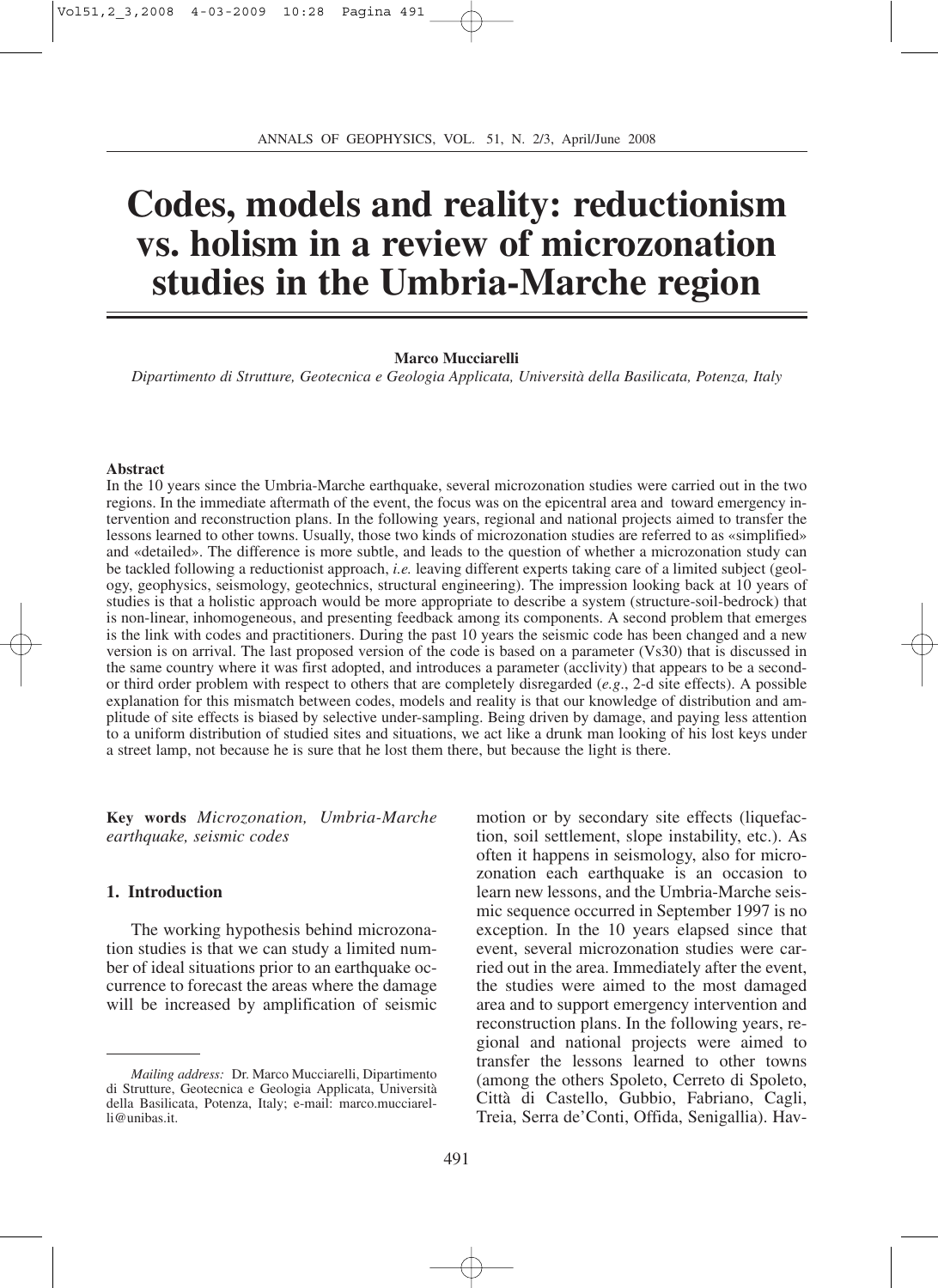ing more time (and sometimes more resources) available, the second kind of studies were carried out performing more experimental work *in situ* and more detailed modelling, while the first studies used a limited amount of geophysical and geotechnical data and rely mostly upon geological maps and 1-d models.

Usually, those two kinds of microzonation studies are referred to as «simplified» and «detailed». The difference is more subtle, and leads to the question if a microzonation study can be tackled following a reductionist approach, *i.e.* leaving different experts taking care of a limited subject (geology, geophysics, seismology, geotechnics, structural engineering) and drawing conclusions from that.

A further need of microzonation studies is to produce something that can be transferred to codes and practitioners, and here the problem is to (quoting A. Einstein) «make things as simple as possible, but not simpler». This problem was born with modern seismology. The year 2007 marks not only the  $10<sup>th</sup>$  anniversary of the 1997 Umbria-Marche quake but also the  $150<sup>th</sup>$  anniversary of the 1857 Val d'Agri quake. After a field trip in the affected area, Robert Mallet wrote its book «First principles of observational seismology». The problem of which geological and morphological situations could influence the observed damage distribution was already tackled by previous studies, but Mallet is the first to understand the problem of biased distribution of experimental evidence. He wrote: «Much pain has been devoted by earthquake describers (Hamilton, Dolomieu, Spallanzani, and others) to the question whether towns situated upon the plain on loose material, or those on the solid rocks on hill tops, suffered most; and their discussions evince much obscurity of thought, having no guiding principle.... Were the whole of the facts ... discussed with regard to this question, it would be found, that more places were destroyed upon the rock, than upon loose clay or other such foundations, and more upon hills than upon plains; but this would not conduct us to the whole truth, because in all South Italy, there are a great many more places upon rock and upon hills, than upon clays and low plains».

# **2. Review of simplified microzonation studies**

A work that takes into account the problem outlined by Mallet was published by Tertulliani (2000). This paper examines all the localities affected by the first two shock of the Umbria-Marche sequence with a damage reaching VI-VII degree in the European Macroseismic Scale. A simplified geo-morphological scheme is then proposed, distinguishing town located either a) on alluvium near the basin edge; (b) on fan debris; (c) on debris-alluvium transition; (d–e) on bedrock debris transition; (f) on bedrock-alluvium transition; (g) on bedrock; (h) on alluvium far from the basin edge. The conclusion is that «heavy damage occurred in hamlets settled on alluvial deposits near to the edge of the basin, with a border fault to mark the bedrock limit» while «the severity gradually decreases as we move to villages settled on debris and on a bedrock-debris transition. The lowest intensity is found on bedrock sites and on the inner part of the basin». Stratigraphy appears thus to be a governing factor more important than morphology.

The most extensive microzonation study aimed to emergency purposes was performed by Pergalani *et al.* (1999). In this work «a team of surveyors were trained to collect field information such as geologic and geomorphologic features and, where possible, pre-existing geotechnic or geophysic information. Information was collected and analysed with the aid of dynamic codes to calculate the possible local site effects». Using 60 villages as a training set, the authors produced a generalization of the stratigraphic and morphologic situations, synthesized in a table grouping morphology types (valley, ridges or slopes) and lithologic units and thickness, and finally assigning to each zone a frequency-independent amplification factor according with the provision of the then enforced seismic code. The conclusion was that «the procedure ... prove to be a suitable tools for site effects assessment in post-event situation when time and budget constraint are present; in fact about 1000 sites have been surveyed and an estimate of the possible amplification established in less than six months. The average cost was also relatively small: about US\$1500 for each site». Some years later, Marzorati *et al.* (2003) performed a work aimed to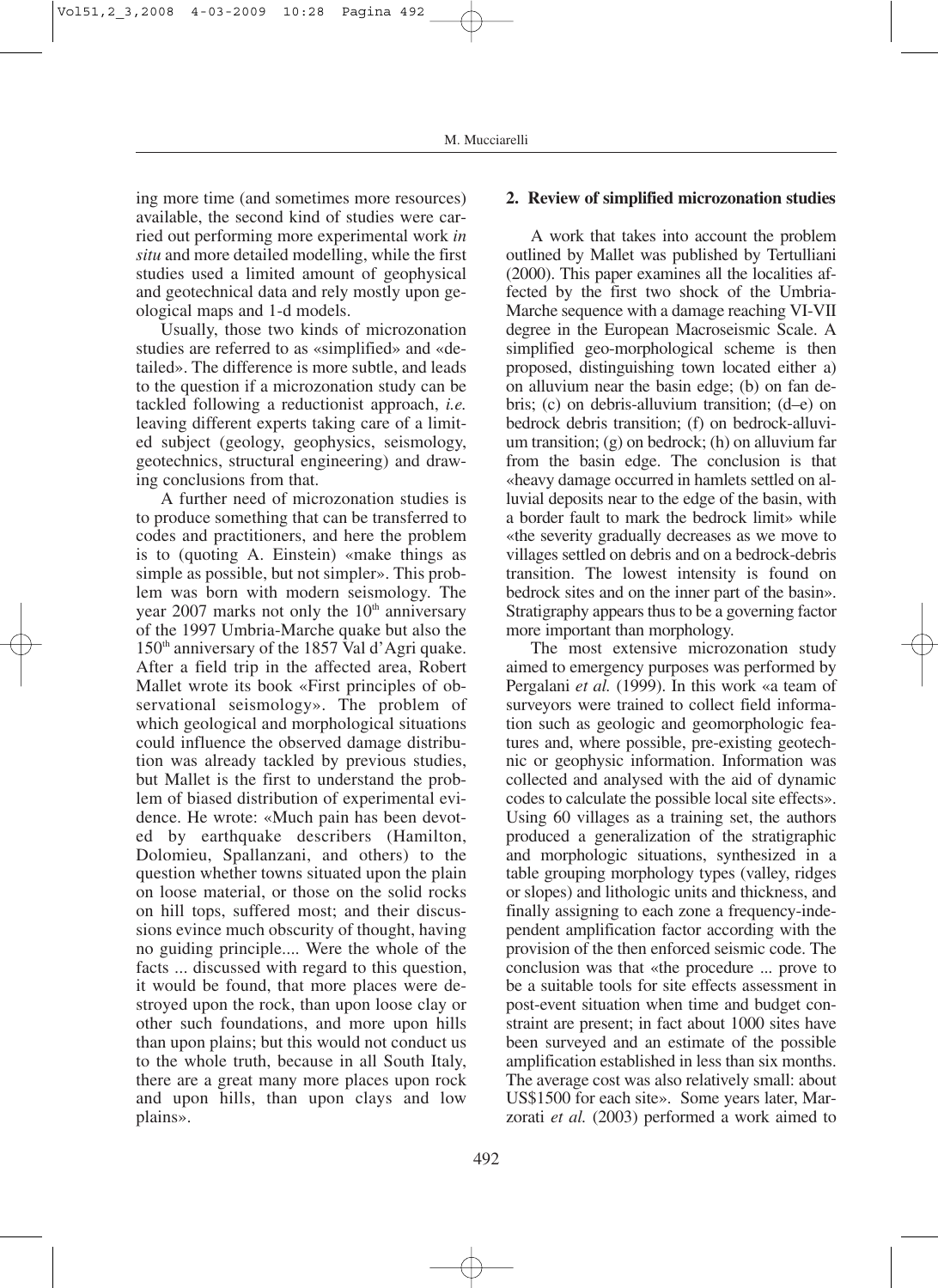«evaluating the accuracy of that methodology, following a completely different approach. The actual damages, detected by an aerial photo interpretation, are compared to the theoretical damages estimated through empirical curves». The conclusions are particularly interesting from the point of view of the knowledge transfer to practitioners: «most of the errors detected in the comparison are... not ascribed to the methodology, but are simply due to the incorrect application of the reference table proposed for the zonation, or to the inaccurate geologic and geomorphologic surveys. Those erroneous evaluations could be justified only if considering that the microzoning had to be carried out so rapidly that several surveyors not adequately trained were employed... Other inaccuracies revealed new geomorphological and geological settings that have to be included in the reference table, like the saddle-like morphology and the surface faulting».

Among the single-technique approaches to microzonation, two methodologies were tested on large data sets for the first time in Italy.

Goretti and Dolce (2002) used an objective methodology to identify damage enhancements from observed data, called Normalised Damage Index: «the distribution of the seismic intensity that actually affected buildings is obtained by means of well-assessed vulnerability functions, together with a Bayesian approach, and taking into account uncertainties in building type and building damage».

Mucciarelli and Monachesi (1998) performed a series of measurements using the HVSR technique (Nakamura, 1989) following the suggestion about how to collect and process data provided by Mucciarelli (1998). The measurements were taken in 12 sites arranged in couple of places where a strong difference in intensity occurred within a short distance. Then a correlation was sought between the intensity variation and the amplification ratio in different band of frequency. The result was that the higher correlation occurred in the range 1-2 Hz.

### **3. Review of detailed microzonation studies**

From 1997 to 2007, several studies for microzonation were performed in towns located in

the Umbria and Marche regions. The main studies are listed in the following: Nocera Umbra (Cattaneo and Marcellini, 2000), Fabriano (Marcellini and Tiberi, 2000), Cagli, Treia, Serra de'Conti, Offida (Mucciarelli and Tiberi, 2004), Città di Castello (Bordoni *et al.* 2003), Cerreto di Spoleto (Martino *et al*., 2006) Senigallia (Mucciarelli and Tiberi, 2007), Spoleto (Vuan *et al.*, 2007), Gubbio (Fiorini *et al.*, 2007). These works mixed in a different degree geological, geophysical and geotechnical data, but are all united by a common feature: the use of recorded earthquakes.

The main results of these works concern three points: 1) the importance of 2-d effects in sedimentary basins; 2) mixed experimental and numerical evidence of strong morphologic effects; 3) the importance of soil-building resonance for damage enhancement.

#### 3.1. *2-d effects*

The strongest amplification recorded for the Umbria-Marche earthquake occurred in the Gubbio basin (Castro *et al.*, 2004). In general, alluvial plains were affected by high amplification, as demonstrated also for Città di Castello basin (Bordoni *et al.*, 2003) and Colfiorito basin (Di Giulio *et al.*, 2003). The importance of this kind of effects is well known to seismologist and engineers, but nothing has been done so far for their inclusion in the seismic codes, notwithstanding proposals aimed to this goal (Chavez-Garcia and Faccioli, 2000).

#### 3.2. *Morphologic effects*

There has been mixed evidence about the role of morphology in amplifying recorded seismic ground motion in the Umbria-Marche area. Laurenzano *et al*. (2008) noted no amplification on the Treia ridge but a strong amplification in the underlying valley. Marsan *et al.* (2004) analysing the data from two arrays, «observed a large amplification in the basin border of Cesi site, in opposite small amplification due to topografic effect in Sellano site». Martino *et*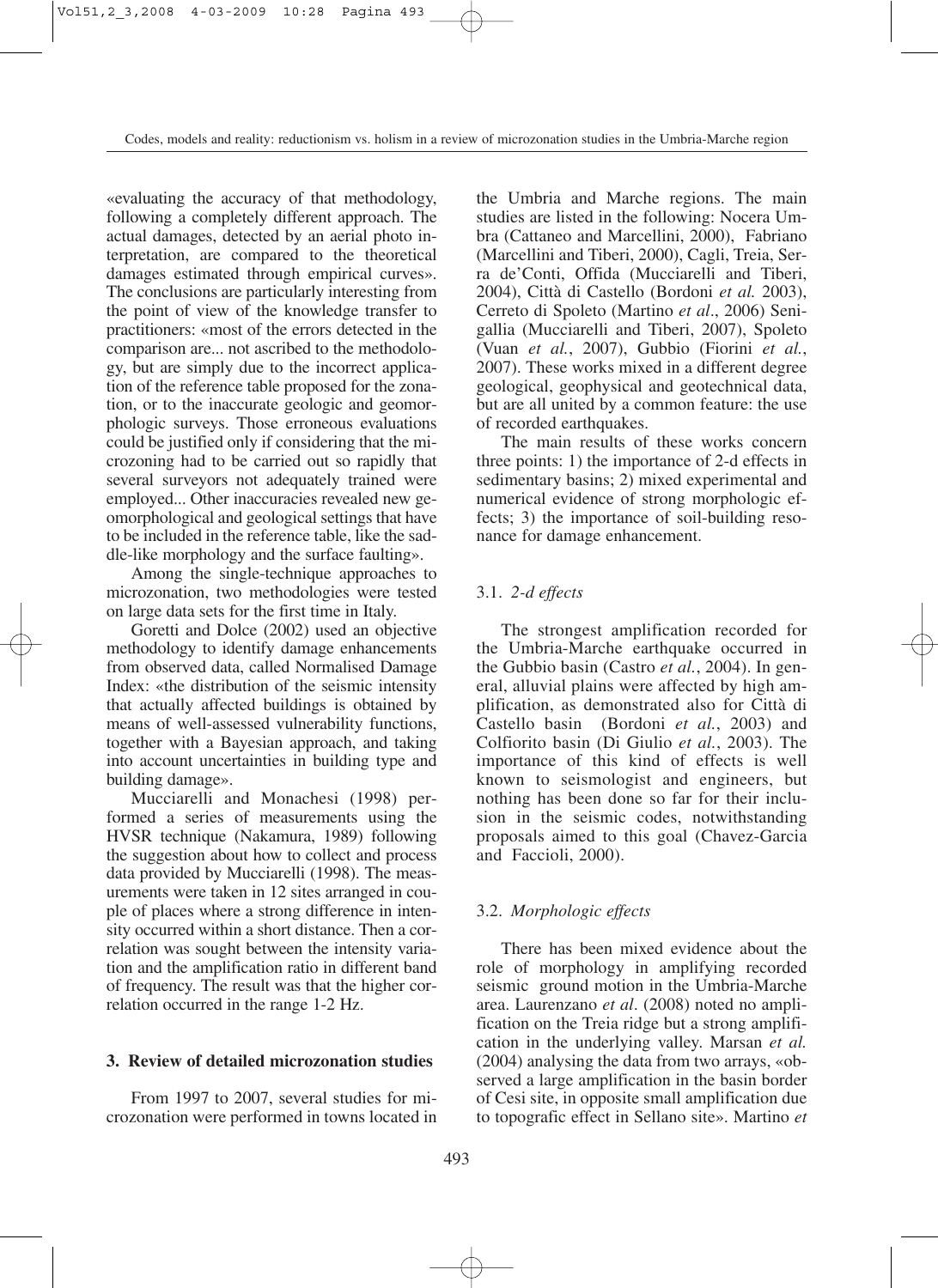*al.* (2006) studied the sharp ridge of Cerreto di Spoleto. They deployed a seismological array «in order to highlight possible topographic amplification effects all along the ridge; the findings, however, at least with the low energy level of the recorded ground motion, do not point out any topographic amplification» and after the study of the rock mass fracturation, they concluded that «rock sites can show seismic amplification effects other than the topographic one. In particular, the seismic response in a rock mass ridge can be affected by rock mass jointing: adjacent rock masses with significantly different jointing and specific geometries seem to favour trapped wave amplification, if persistence along depth of these characteristics occurs». The amplification due to waves trapped inside a fault zone was already observed and modelled by Rovelli *et al.* (2002) for Nocera Umbra. The Italian seismic code disregarded the problem of amplification at rock sites, abolishing the hard-rock class of the NEHRP classification scheme (Vs30>1500 m/s). On the contrary, the new provisions introduce topographic amplification for all the slopes with more than 15° inclination.

## 3.3. *Soil-building resonance*

During the Umbria-Marche sequence, the enhancement of damage due to soil-building resonance was studied for first time in Italy with digital instrumentation.

Some of the most peculiar damage patterns observed were ascribed to soil-building resonance, as for the case of damage to reinforced concrete buildings in a limited area of Fabriano (Marcellini and Tiberi, 2000; Mucciarelli *et al.,* 2001;) or the damage to retrofitted buildings in the historical centre of Sellano (Mucciarelli *et al.*, 2001; Nunziata and Natale, 2004). The case of these last two works is interesting because they reach similar conclusions starting from independent dataset and models. Mucciarelli *et al.* (2001) performed empirical measurement of ambient vibration on both soil and buildings, concluding that «the amplifcation is mainly due to a 2-d hill-top effect, with variability due to anthropic fills. It is clear that the damage is

greater for buildings whose frequency approaches the site transfer function*».* Nunziata and Natale (2004) aimed to reproduce accelerometric recording using numerical modelling and concluded that «taking into account the building typology of 2–3 floors, the high damage level might be attributed not only to the degraded conditions of the brick houses but also to 2D amplification effects, as the frequencies of the maximum peaks of the spectral amplification correspond to the eigenfrequencies of the buildings». Notwithstanding this evidence, no mention is made in the Italian code about the possibility of taking into account the frequency of soil and building for the existing structures to be retrofitted.

## **4. Discussion**

Other events in Italy (like the 2002 Molise earthquake) were tackled using methodologies that were first applied after the Umbria-Marche sequence. The data collected during Umbria-Marche microzonation campaigns were a valuable source of information for further studies.

For example, shear waves velocity estimates contributed with those performed in other regions to verify the reliability of Vs30 as a proxy of seismic amplification (Mucciarelli and Gallipoli, 2006; Gallipoli and Mucciarelli, 2009). These studies concluded that «Vs30 ... is not a good proxy of observed amplification effects in about one third of the sites. The reason why in Italy Vs30 does not provide satisfactory estimates is linked to peculiar geological settings that are widespread in the country. Vs30 seems to work fine only if a site has a strictly monotonic velocity profile increasing with depth and a strong impedance contrast in the first dozen meters».

The data from Umbria-Marche helped also to investigate the effect of selective under-sampling mentioned in the introduction (Mucciarelli and Gallipoli, 2004). From 1997 to 2004 years, our group conducted two kinds of HVSR campaigns: microzonation studies and post earthquake surveys. The aim was different: in the first case, we sampled all the municipalities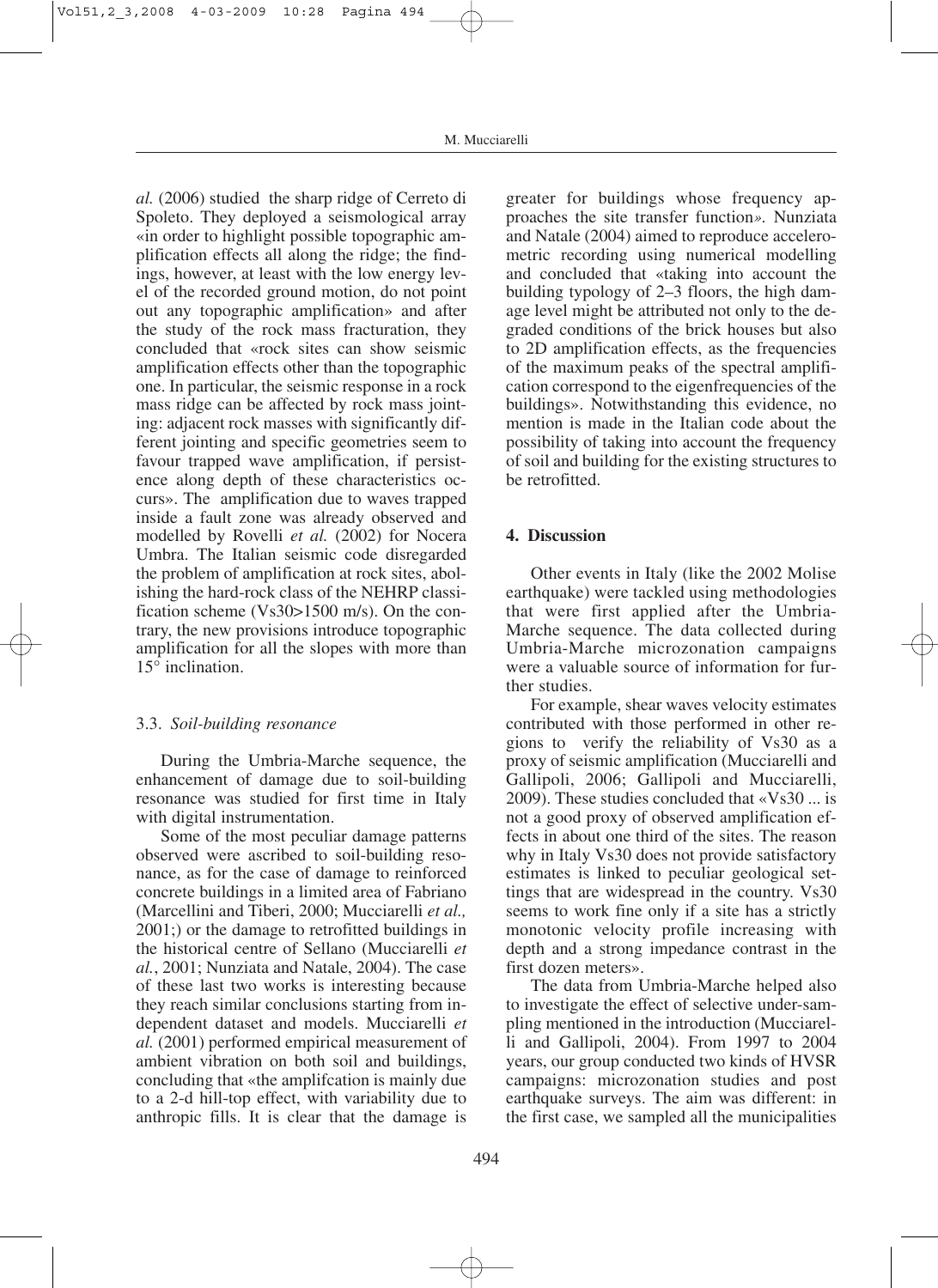or sites within the study area without *a priori* selection; in the second case, we performed measurements aimed at investigating possible resonance phenomena between the fundamental frequency of the soil and the one of damaged buildings. Thus in this second case we performed a selection driven by the observed damage. The existence of hidden selection criteria in a sample may introduce unwanted bias in the outcome. We performed all the measurement using the same instrumentation and processing technique. With a database of 540 HVRS measurements, we compared three samples: 407 measurements from microzonation studies in different Italian regions (Umbria, Marche, Basilicata, Molise), 79 from post- earthquake surveys (Umbria-Marche, Slovenia, Calabro-Lucano, Izmit) and 54 from our latest postearthquake survey (Molise). In this last case, we performed measurements not only at the most damaged sites, but also more uniformly in

the investigated area (Gallipoli *et al.*, 2004). The variable we considered for our statistics is the highest HVSR value in the frequency range 0.5-10 Hz. It is clear from fig. 1 that the data from microzonation studies and post-quake survey have similar distributions but very different parametrisation. The main result from fig. 1 is the probability of observing high HVSR values at randomly sampled sites. The data sampled during microzonation studies have a lower probability than the ones resulting from postquake studies. This means that there are few sites with strong local amplification, and they are those that claim for attention when the damage is driving our researches. The distribution observed after the Molise 2002 event shows that a study conducted after an earthquake yield the same distribution of earthquake-independent studies, provided that the sampled location are not pre-selected but the whole area is investigated.



0.5 Hz < Max HVSR <10 Hz

**Fig. 1.** Comparison between the empirical cumulative distribution functions of different sets of HVSRs, as a function of the largest value observed in the frequency range 0.5-10 Hz. See text for details.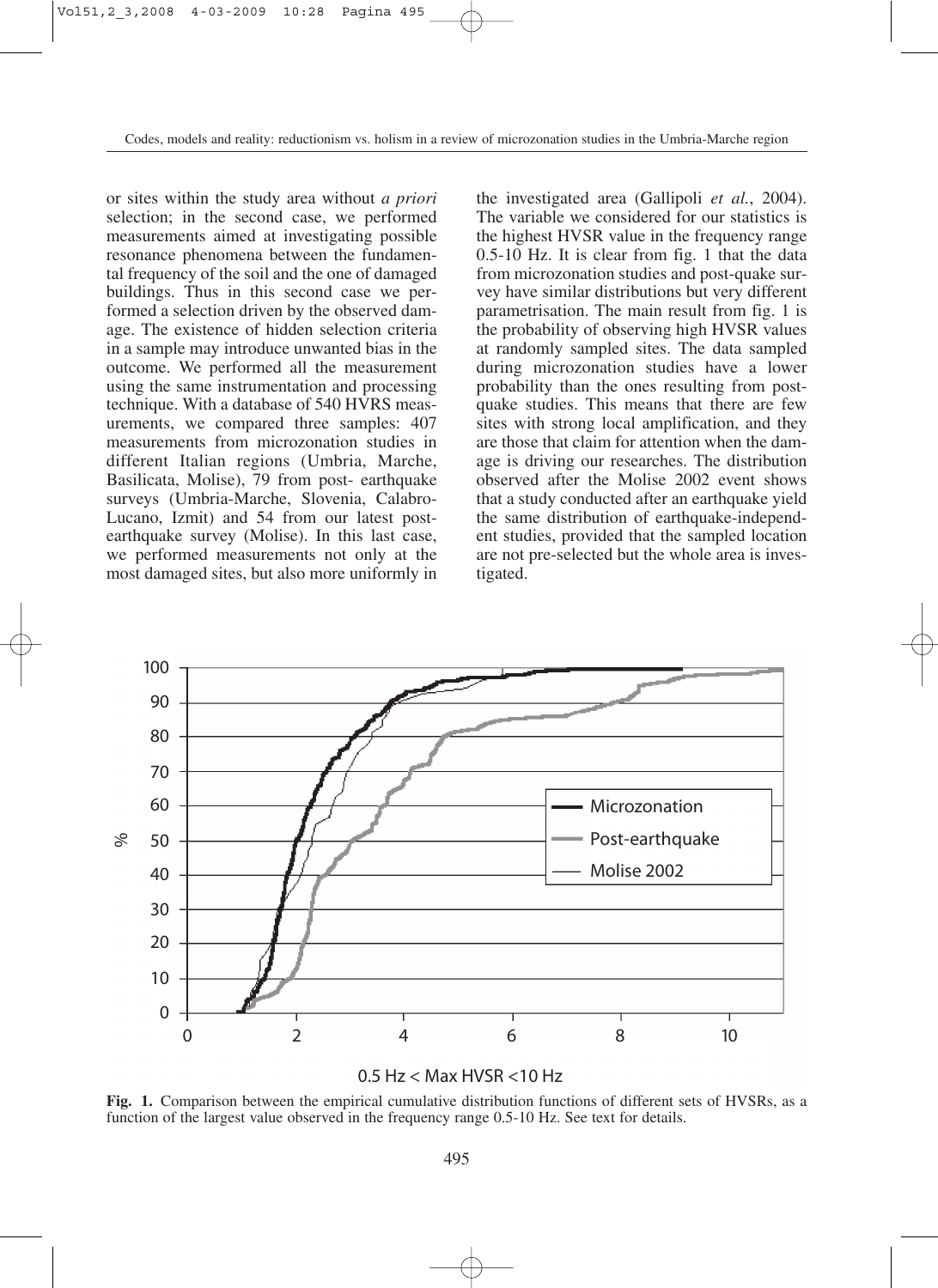## **5. Conclusions**

The Umbria-Marche sequence provided several valuable lessons about microzonation studies. These can be summarised in the following:

1. no simple method is safe enough if the practitioners are not well-trained to use it;

2. the strongest amplifications recorded for the Umbria-Marche earthquake were due to 2-d basin effects;

3. topographic amplification, if and where present, is a second-order problem with respect to impedance contrast amplification;

4. the most peculiar damage patterns observed were due to soil-building resonance;

5. Vs30 is not a good proxy of observed amplification effects in about one third of the cases.

Very little of this information was taken into account for the formulation of the Italian seismic code.

A *leitmotiv* often repeated is that the codes must be simple or the practitioners could have problems in applying them. One may wonder if any of us would oppose the diffusion of medical ultrasonography or computed tomography scans on the basis that old-fashioned doctors are familiar just with their wooden stethoscopes. A wrong diagnosis is never good, not only if the illness is worst than assumed, but also in case of over-conservatism, causing unnecessary expense and routing limited resources where they are not needed.

Ten years after the Umbria-Marche quake, but also ten years after the introduction of the NEHRP-FEMA provisions, the world outside Italy has treasured the experiences gathered in the meanwhile.

– The relationship between acclivity and amplification has been revised by Wald and Allen (2007) who propose using the topographic map as a first order support for determining amplification via Vs30 since «topographic variations should be an indicator of near-surface geomorphology and lithology ... with steep mountains indicating rock, nearly flat basins indicating soil, and a transition between the end members on intermediate slopes».

– The presence of amplification in sites with

1500<Vs30<800 has been repeatedly described (see, *e.g*., Sokolov *et al.*, 2007).

–The fact that soil non-linear behaviour is not always a guarantee of lesser amplification was studied by Bonilla *et al*. (2005), that showed how the hysteretic and dilatant behaviour of cohesionless soils «increases the duration of the strong shaking and in some circumstances produces the maximum acceleration».

– The need to overcome the classification based on velocity profiles only has been invoked by studies that propose to include soil fundamental period (Rodriguez-Marek *et al*. 2001, Pitilakis *et al.*, 2006) as well as 2-d effects (Chavez-Garcia and Faccioli, 2000).

– The importance of soil building resonance in microzonation studies was shown by Navarro *et al.* (2004) and recently discussed in an international workshop (Cassidy *et al.*, 2008) whose conclusions were that «There is general agreement that soil-building resonance can be a cause of damage enhancement. There are suggestions that peculiar damage patterns (*e.g.* the collapse of a single building in a set of identical ones) could be due to city-soil interaction. There is the need to better quantify the occurrence of resonance taking into account the time-varying, non-linear behaviour of soil and building subjected to strong ground motion».

There is no clearcut conclusion from this list of questions and problems, but the impression is that microzonation studies must be interdisciplinary and no conclusion should be drawn using (outdated) models based on a single technique. To evaluate the virtues of an holistic approach we can find again inspiration in the work of Robert Mallet. He was an engineer, stated the rules for seismology and wrote beautiful pages about local geology and site effects: disciplinary barriers and fences were introduced much later on, and we can ask ourselves if we had a real payback from that.

#### *REFERENCES*

BONILLA, L.F, R.J. ARCHULETA and D. LAVALLÉE (2005): Hysteretic and Dilatant Behavior of Cohesionless Soils and Their Effects on Nonlinear Site Response: Field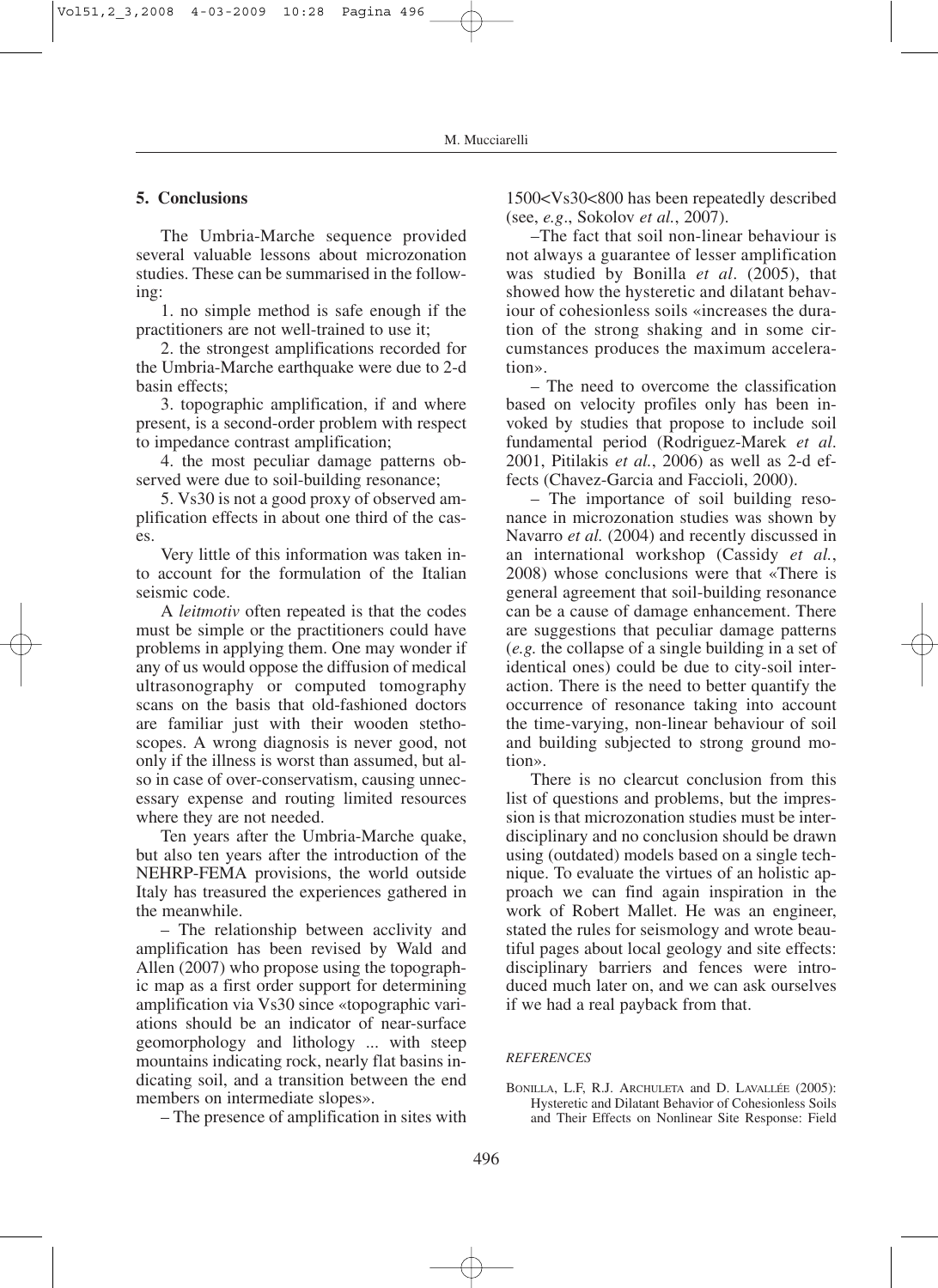Data Observations and Modeling, *Bull. Seism. Soc. Am.*, **95**, 2373-2395.

- BORDONI, P., G. CULTRERA , L. MARGHERITI, P. AUGLIERA, G. CAIELLI, M. CATTANEO, R. DE FRANCO, A. MICHE-LINI and D. SPALLAROSSA (2003): A microseismic study in a low seismicity area: the 2001 site-response experiment in the Città di Castello basin (Italy), *Annals of Geophysics*, **46** (6), 1345-1360.
- CATTANEO, M. and A. MARCELLINI (Editors) (2000): *Terremoto dell'Umbria-Marche: Microzonazione sismica di Nocera Umbra e Sellano*, (CNR-GNDT - Roma, 2000, pp 228. + CD-ROM, ISBN 88-900449-7-5).
- CHAVEZ-GARCIA, F.J. and E. FACCIOLI (2000): Complex site effects and building codes: making the leap, *Journal of Seismology*, **4**, 23-40.
- DI GIULIO, G., A. ROVELLI, F. CARA, R.M. AZZARA, F. MARRA, R. BASILI and A. CASERTA (2003): Long-duration asynchronous ground motions in the Colfiorito plain, central Italy, observed on a two-dimensional dense array, *J. Geophys. Res*., **108** (B10), 2486, doi: 10.1029/2002JB002367.
- FIORINI, E., F. PACOR, D. BINDI, A. ROVELLI, F. CARA, G.. DI GIULIO, G.. MILANA, G.. MONACHESI, D. NIETO, G. BOHM, D. ALBARELLO, V. D'AMICO, M. PICOZZI, M. MUCCIARELLI, G. SCARASCIA MUGNOZZA, S. RIVELLINO, M. MENICHETTI, S. PAROLAI, S. RICHWALSKI and I. ORP-SAL (2007): Geological model of the Gubbio basin (Italy) for the characterisation of local seismic response, *Report for the INGV-DPC project S2.3.6*, (last download at http://esse3.mi.ingv.it/deliverables/Deliverables\_S3\_D21.pdf).
- GALLIPOLI, M.R., M. MUCCIARELLI, M. TROPEANO, S. GAL-LICCHIO and C. LIZZA (2004): HVSR measurements in the area damaged by the 2002 Molise, Italy earthquake, *Earthq. Spectra*, **20**, S81-S94.
- GALLIPOLI, M.R. and M. MUCCIARELLI (2009): Comparison of site classification from Vs30, Vs10 and HVSR in Italy, *Bull. Seism. Soc. Am*., **99** (1), doi: 10.1785/01200800083.
- GORETTI, A. and M. DOLCE (2002): Site effects evaluation from surveyed typological and damage data, *Proc. 12th European Conference on Earthquake Engineering*, (CD-ROM edition), pp. 10.
- LAURENZANO, G., E. PRIOLO and E. TONDI (2008): 2-D numerical simulations of earthquake ground motion: examples from the Marche Region, Italy, in press on *Journal of Seismology*.
- MARCELLINI, A. and P. TIBERI (Editors) (2000): *La microzonazione sismica di Fabriano*, (Biemmegraf, Piediripa di Macerata), p. 350 + CD-ROM.
- MARSAN, P., G. MILANA, A. PUGLIESE and T. SANÒ (2004): Local amplification effects recorded by a local strong motion network during the 1997 Umbria-Marche earthquake, 13<sup>th</sup> World Conference on Earthquake En*gineering Vancouver,* (CD-ROM, Paper No. 1046).
- MARZORATI, S., L. LUZI, V. PETRINI, F. MERONI and F. PER-GALANI (2003): Detection of local site effects through the estimation of building damages, *Soil Dyn. and Earthq. Engin*., **23**, 497-511.
- MARTINO, S., A. MINUTOLO, A. PACIELLO, A. ROVELLI, G. SCARASCIA MUGNOZZA and V. VERRUBBI (2006): Evidence of Amplification Effects in Fault Zone Related to Rock Mass Jointing, *Nat. Haz*., **39**, 419-449.

MUCCIARELLI, M. (1998): Reliability and applicability

range of the Nakamura's technique using microtremors. An experimental approach, *Journ. Earthq. En*g., **2**, 625-638.

- MUCCIARELLI, M. and G. MONACHESI (1998): A quick survey of local amplifications and their correlation with damage observed during the Umbro-Marchesan earthquake of September 26, 1997, *Journ. Earthq. Eng*., **2**, 1-13.
- MUCCIARELLI, M., P. CONTRI, G. MONACHESI, G. CALVANO and M.R. GALLIPOLI, (2001): An empirical method to assess the seismic vulnerability of existing buildings using the HVSR technique, *PAGEOPH*, **158**, 2635- 2647.
- MUCCIARELLI, M., M. HERAK and J. CASSIDY (Editors) (2008): Inreasing Seismic Safety by Combining Engineering Technologies and Seismological Data, (Springer, Dordrechts, The Netherlands, ISBN 978-1- 4020-9194-0), pp. 382.
- MUCCIARELLI, M. and P. TIBERI (Editors) (2004): Microzonazione sismica di Cagli, Offida, Serra de'. Conti, Treia. Regione Marche, (GNDT-INGV,), pp. 71+ CD-ROM.
- MUCCIARELLI M. and M.R. GALLIPOLI (2004): The HVSR technique from microtremor to strong motion: empirical and statistical considerations;  $13^{th}$  *World Conference on Earthquake Engineering Vancouver*, (CD-ROM, Paper No. 45).
- MUCCIARELLI, M. and M.R. GALLIPOLI, (2006): Comparison between Vs30 and other estimates of site amplification in Italy, *Proc. 1st European Conference on Earthquake Engineering and Seismology*, CD-ROM edition, paper 270.
- MUCCIARELLI, M. and P. TIBERI (Editors) (2007): *Microzonazione sismica di Senigallia*, (Tecnoprint Ancona), pp. 420+ 2 CD-ROM.
- NAVARRO, M., F. VIDAL, M. FERICHE, T. ENOMOTO F.J. SANCHEZ and I. MATSUDA (2004): Expected ground-r.c building structures resonance phenomena in Granada city (Southern Spain), 13<sup>th</sup> World Conference on Earth*quake Engineering*, (Vancouver, B.C., Canada August 1-6, Paper No. 3308).
- NAKAMURA, Y. (1989): A method for dynamic characteristics estimation of subsurface using microtremor on the ground surface, *Q. Rept. Rail. Tech. Res*. *Inst*., **30** (1), 25-33.
- NUNZIATA, C. and M. NATALE. (2004): Spectral Amplification Effects at Sellano, Central Italy, for the 1997–98 Umbria Seismic Sequence; *Natural Hazards*, **33**, 365- 378.
- PERGALANI F., R. ROMEO, L. LUZI, V. PETRINI, A. PUGLIESE and T. SANÒ (1999): Seismic microzoning of the area struck by Umbria–Marche (Central Italy)  $M_s$  5.9 earthquake of 26 September 1997, *Soil Dyn. and Earthq. Engin.*, **18**, 279-296.
- PITILAKIS, K., C. GAZEPIS and A. ANASTASIADIS (2006): Design response spectra and soil classification for seismic code provisions, *Proc. of the Workshop on Geotechnical Evaluation and Application of the Seismic Eurocode EC8*, (Athens), pp. 31-46.
- RODRIGUEZ-MAREK, A., J.D. BRAY and N.A. ABRAHAMSON (2001): An Empirical Geotechnical Seismic Site Response Procedure, *Earthquake Spectra*, **17**, 65- 87.
- ROVELLI, A., A. CASERTA, F. MARRA and V. RUGGIERO (2002): Can seismic waves be trapped inside an inac-